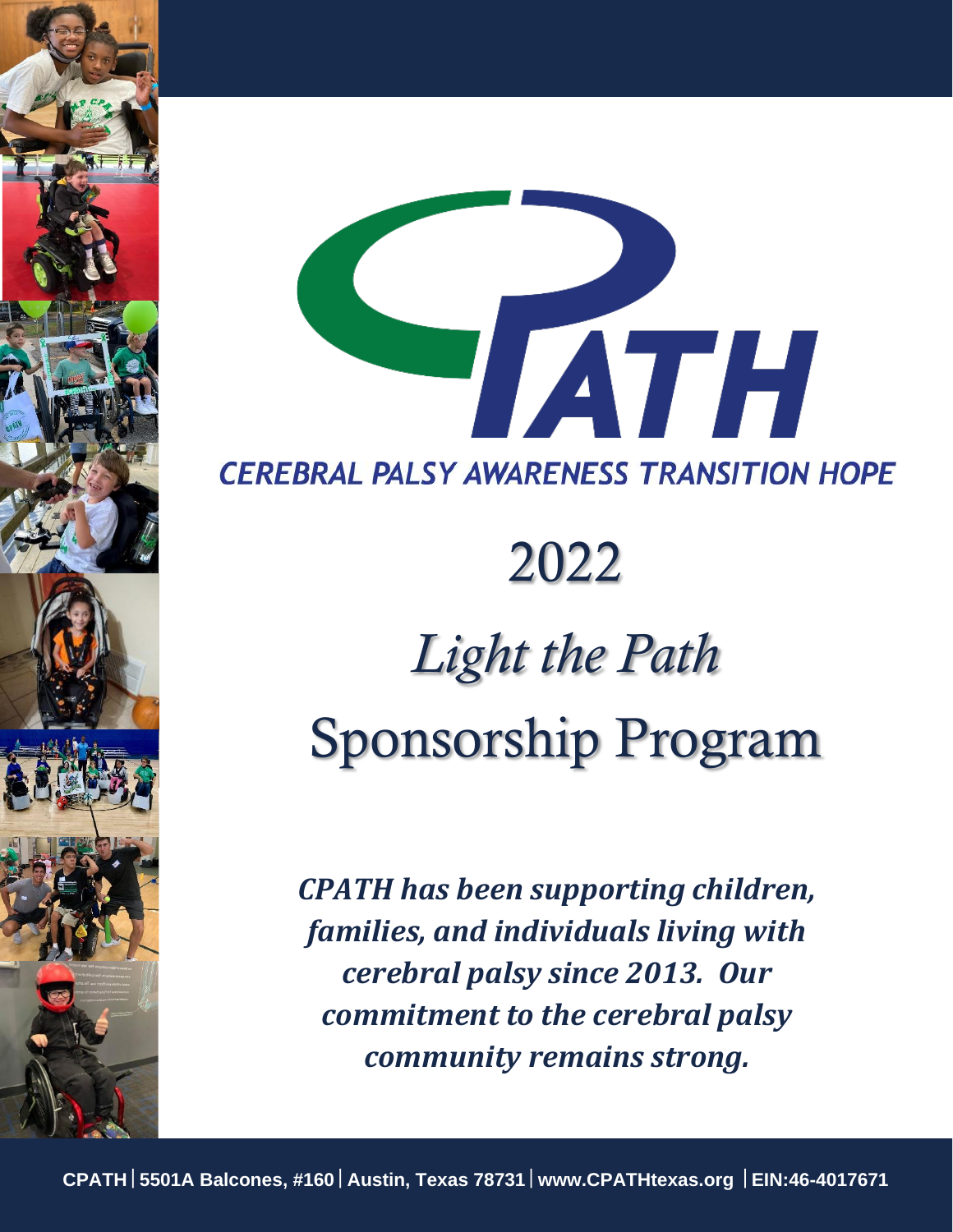## Program Impact



## **EQUIPMENT CLOSET**

**TATH** 

- We facilitate the exchange and reuse pediatric durable medical equipment to all diagnosis in need, at no cost.
- We help provide access to equipment to meet individual needs.
- Wheelchairs, walkers, standers, car seats, feeding & incontinence supplies…CPATH is here to help.
- **Impact since March 2019: 1,200+ items with a value over \$1.5 million**





## **GRANT PROGRAM**

- CPATH's Grant Program provides financial assistance for families, caregivers, and individuals living with cerebral palsy.
- The program includes access to funds for items such as equipment, therapies, camps, recreation, and educational workshops.
- **CPATH has provided over 70 Grants totaling more than \$32,000 since 2013.**

## **CAMP CPALS**

- Camp CPals is a fully accessible overnight weekend camp for the entire family to enjoy without barriers!
- Campers gain confidence, learn new skills, and build relationships in a safe, fun, and adaptive environment - an experience unlike any other.



• **CPATH has hosted over 250 campers since 2016.**



## **Community Events and Recreation**

- CPATH coordinates social outing and special events including Morgan's Wonderland, community drive thru events, and awareness opportunities
- CPATH hosts recreational activities and sports including *The Green Machines*, a power wheelchair soccer team
- Parent networking events provide connections and education.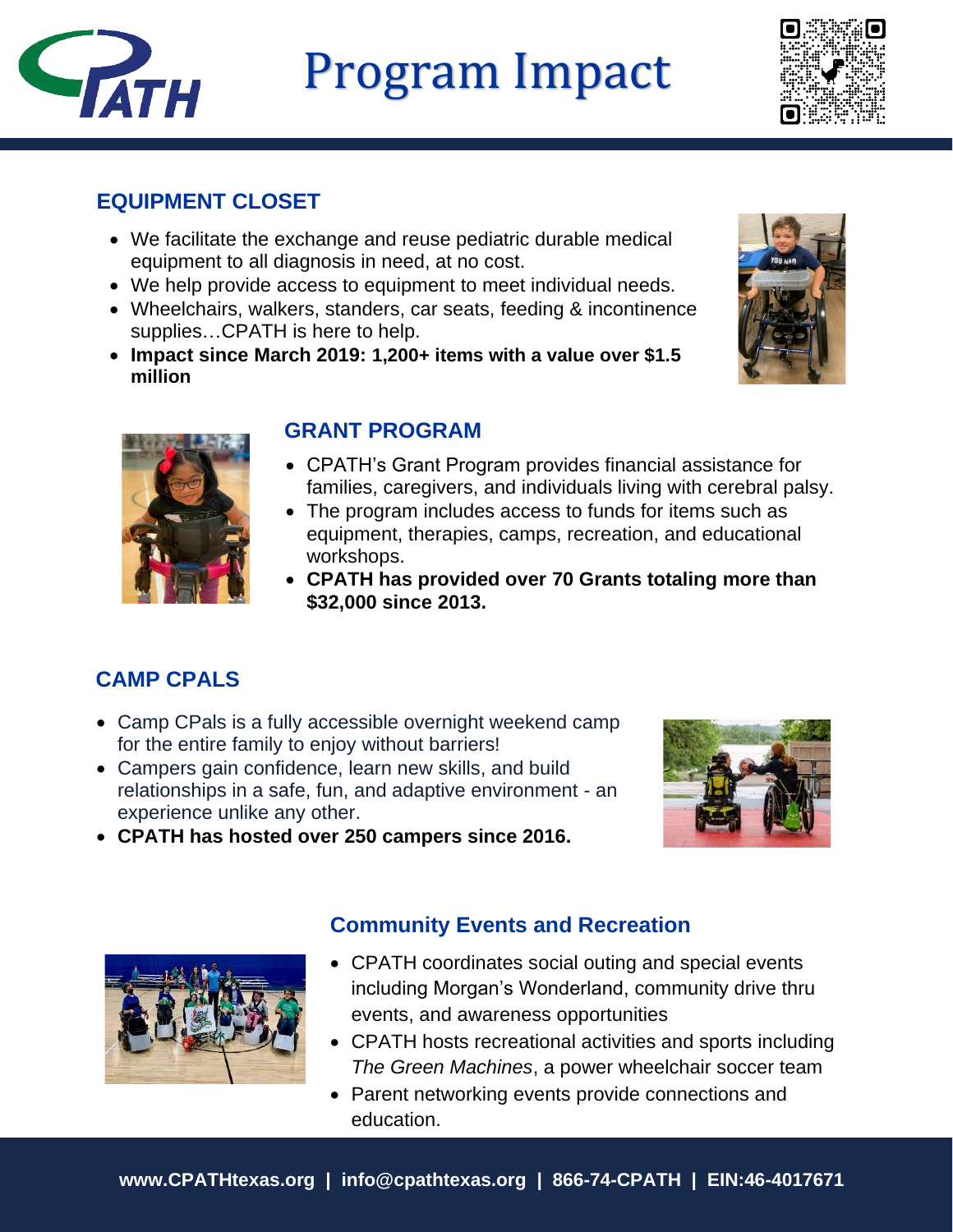Sponsorship Levels



## **PREMIER SPONSOR - \$10,000**

- Featured recognition on all CPATH materials, Equipment Closet, and at all CPATH Events.
- Large Corporate Banner at the Equipment Closet
- Year-round hyperlink on our website and newsletter and 8 social media promotions
- X-Large logo on CPATH t-shirts

**TATH** 

## **\$5,000 LUMINARY SPONSOR:**

- Recognition on CPATH materials and at all CPATH events
- Year-round website and newsletter placements and 6 social media mentions
- Medium Signage at the Equipment Closet
- Large logo on CPATH t-shirts

### **\$2,500 VISIONARY SPONSOR:**

- Recognition on CPATH materials and CPATH signage at events
- Year-round newsletter placement and 4 social media mentions
- Small Signage at the Equipment Closet
- Medium logo on CPATH t-shirts

## **\$1,000 LEADER SPONSOR:**

- Recognition on CPATH signage at events
- Year-round newsletter placement and 2 social media mentions
- Medium logo on CPATH t-shirts

## **\$500 ADVOCATE SPONSOR:**

- Recognition on CPATH signage at events
- Year-round newsletter placement and 2 social media mentions
- Small logo on CPATH t-shirts

**For assistance, contact us at: info@cpathtexas.org or 1-866-74-CPATH Please mail donation to: CPATH • 5501A Balcones Drive, #160 • Austin, Texas 78731** CPATH is a 501(c)(3) non-profit organization EIN 46-4017671